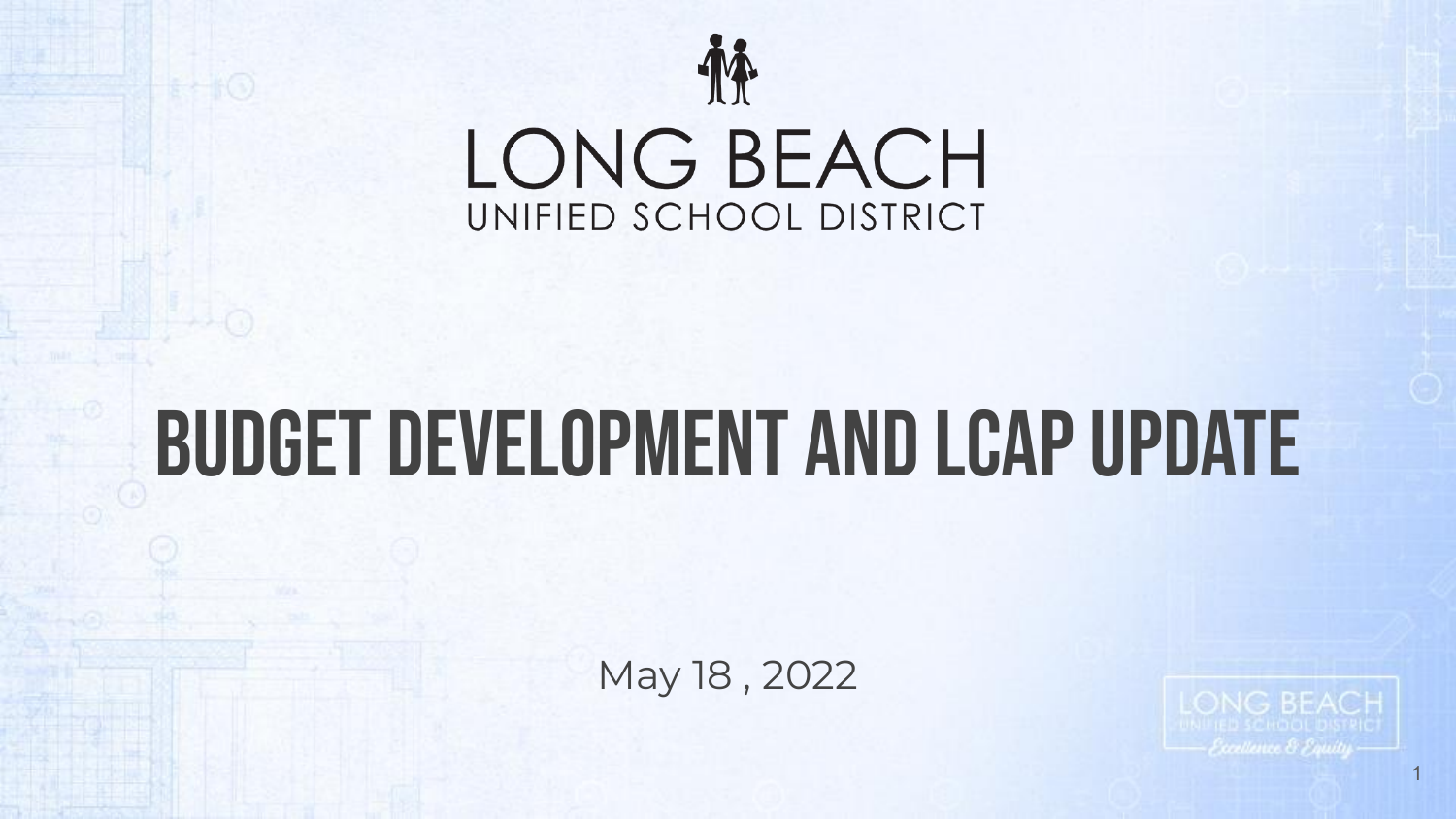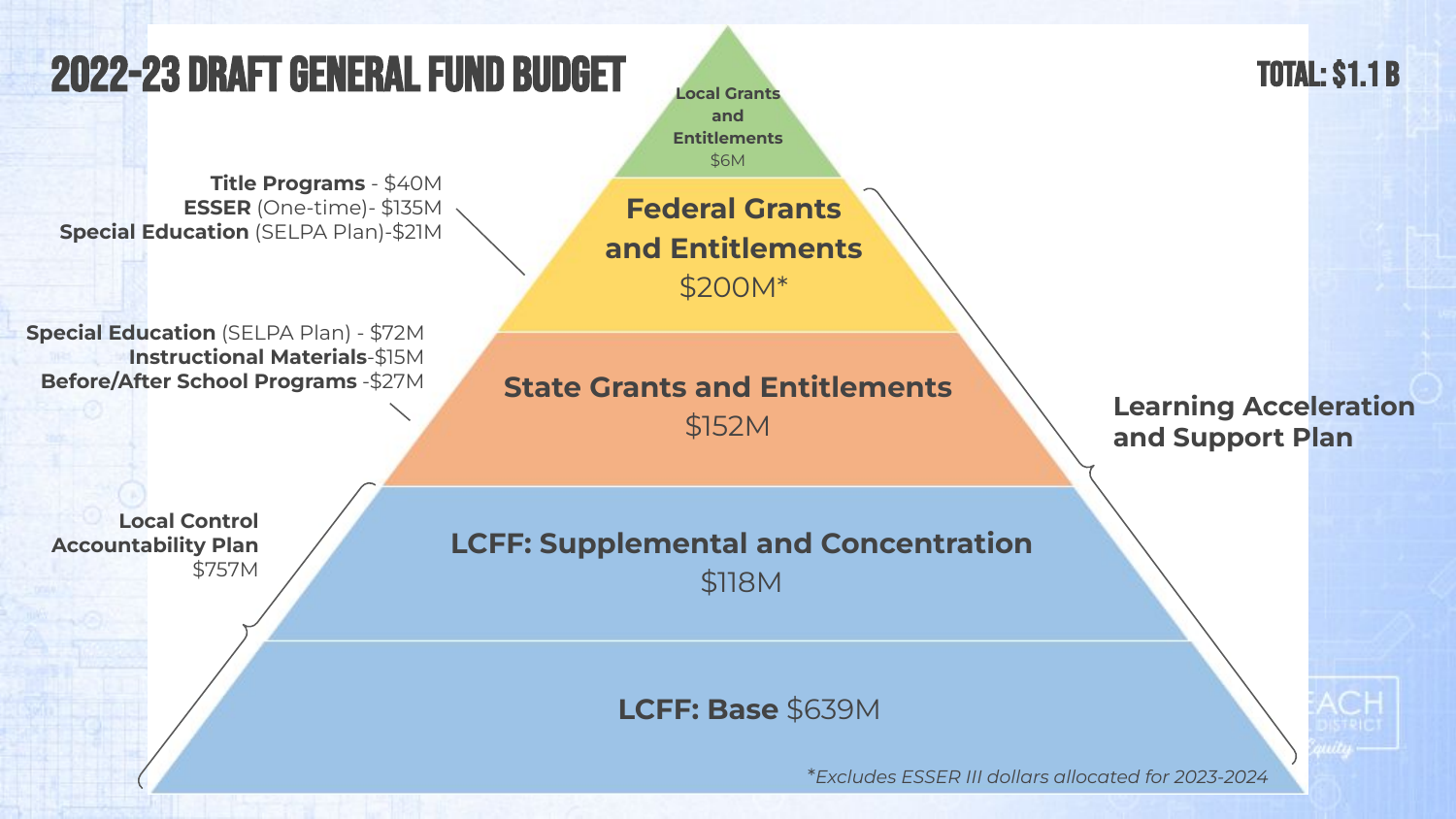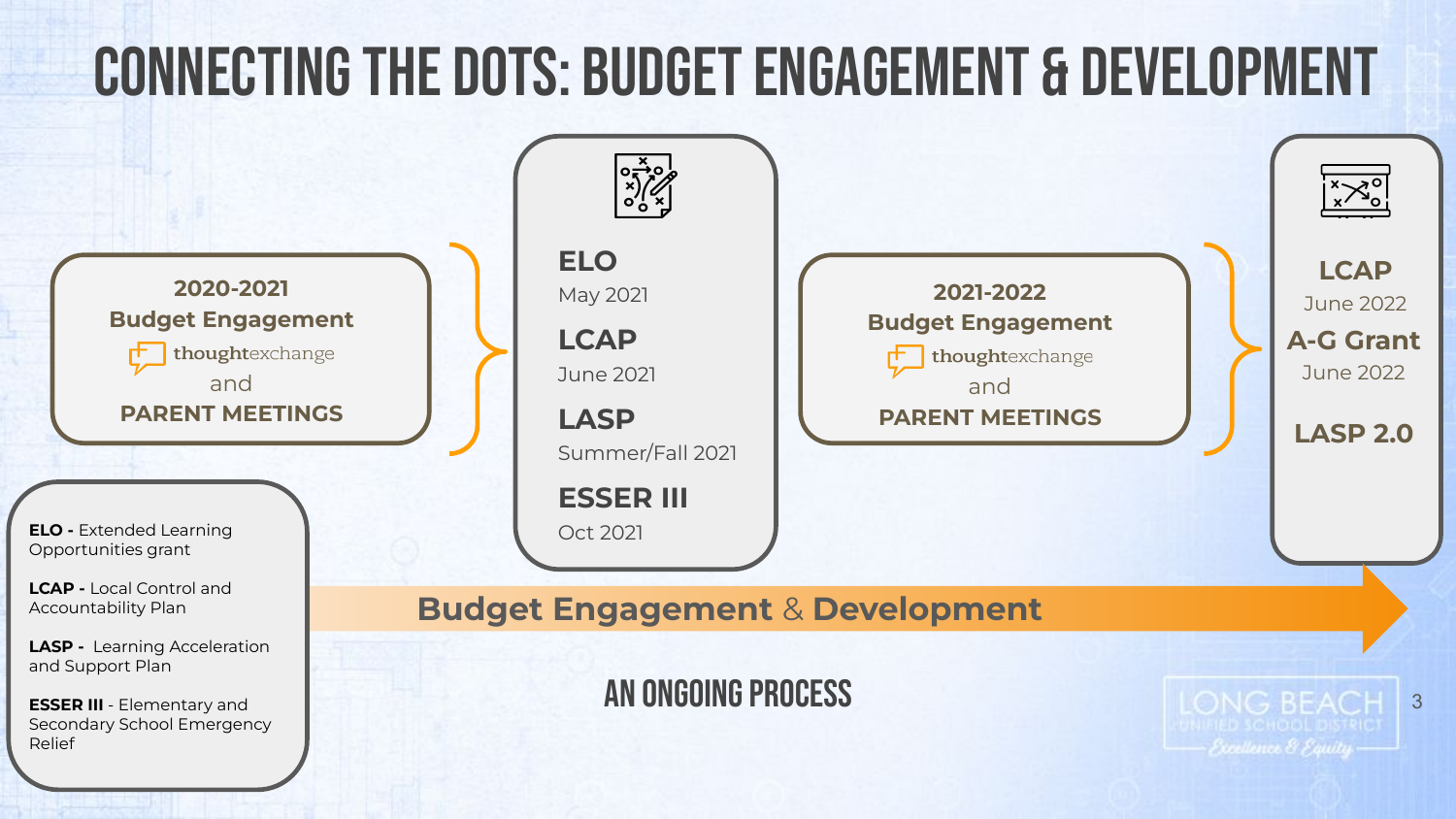#### Budget Engagement & Development

|                 | <b>PHASE I</b><br>(Feb - March 2022)                                                        | <b>PHASE II</b><br>(March - April 2022)                                                                                                                                                                                            | <b>PHASE III</b><br>(May - June 2022)                                                                                                                                                                  |
|-----------------|---------------------------------------------------------------------------------------------|------------------------------------------------------------------------------------------------------------------------------------------------------------------------------------------------------------------------------------|--------------------------------------------------------------------------------------------------------------------------------------------------------------------------------------------------------|
|                 | <b>Call to Action</b>                                                                       | <b>Getting Specific</b>                                                                                                                                                                                                            | <b>Review Draft</b>                                                                                                                                                                                    |
| LBUSD Community | $\bullet$ Launch<br>ThoughtExchange<br>Survey<br>• Engaged with 6 parent<br>advisory groups | Review initial feedback<br>(1,700+ thoughts), collect<br>input on specific<br>programs to the top three<br>thoughts<br>• Community groups<br>• All parent advisory<br>groups<br>• Students<br>• Local faith-based<br>organizations | • Present final draft with<br>all parent advisory<br>groups and student<br>groups for final input<br>• Public review of the<br>draft LCAP<br>• Draft Budget<br>Engagement<br>Community Input<br>Report |
| <b>Board</b>    | • Mid-Year Report of<br>2021-22 LCAP                                                        | • Review engagement<br>feedback and data before<br>staff drafting process                                                                                                                                                          | • Review draft LCAP and<br>collect final input<br>• Staff to seek approval of<br><b>LCAP &amp; District Budget</b><br>(June 2022)                                                                      |

4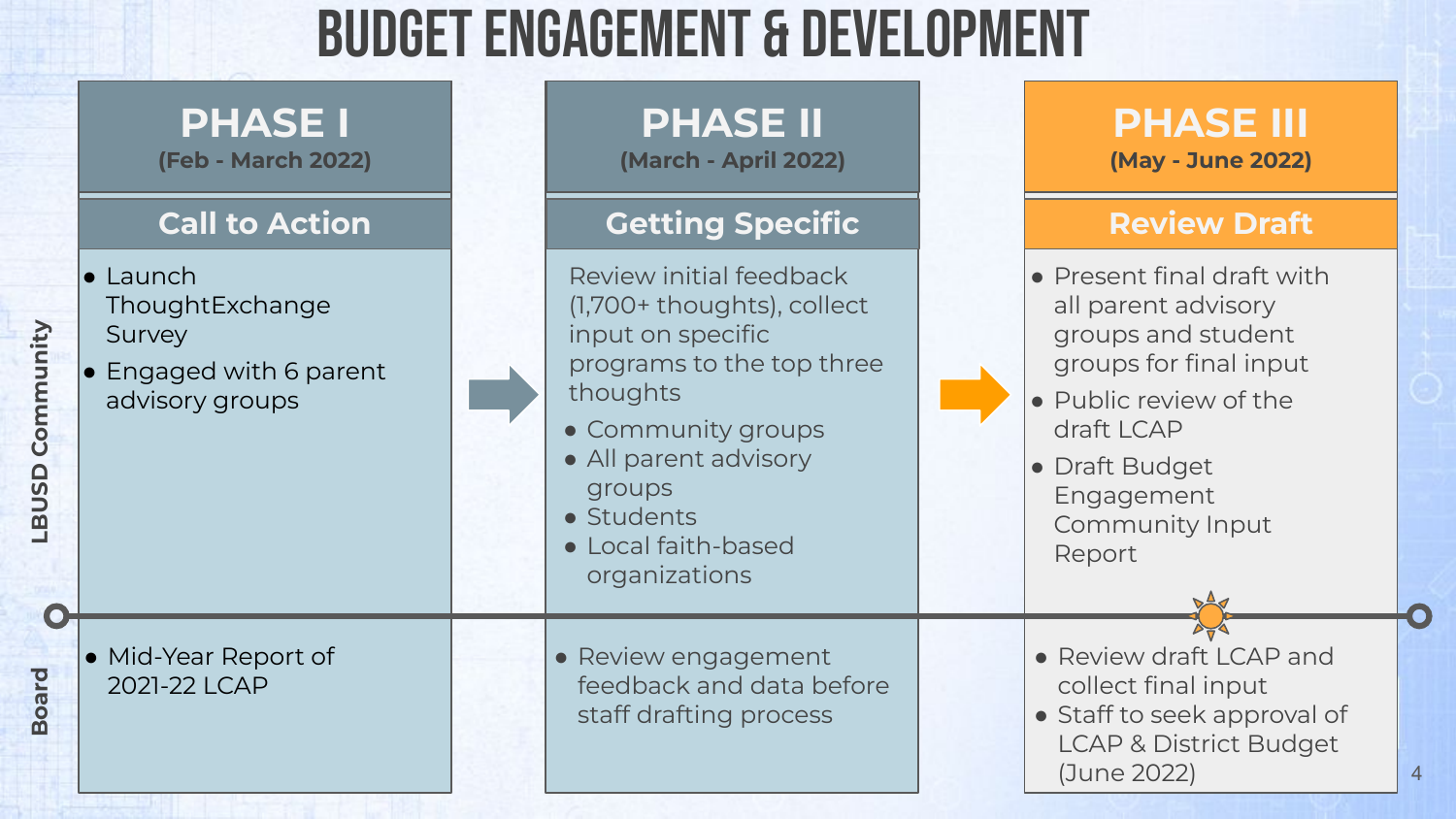# Last time we were here

#### **EDUCATIONAL PARTNERS' INPUT**

• Budget Priorities from the Community

#### **HIGHLIGHTS SECTION of the Draft LCAP**

- **Equity**
- Local Control
- Learning Acceleration and Support Plan
- **Budget Engagement Process**
- LCAP Continuing to Address Pandemic's Effects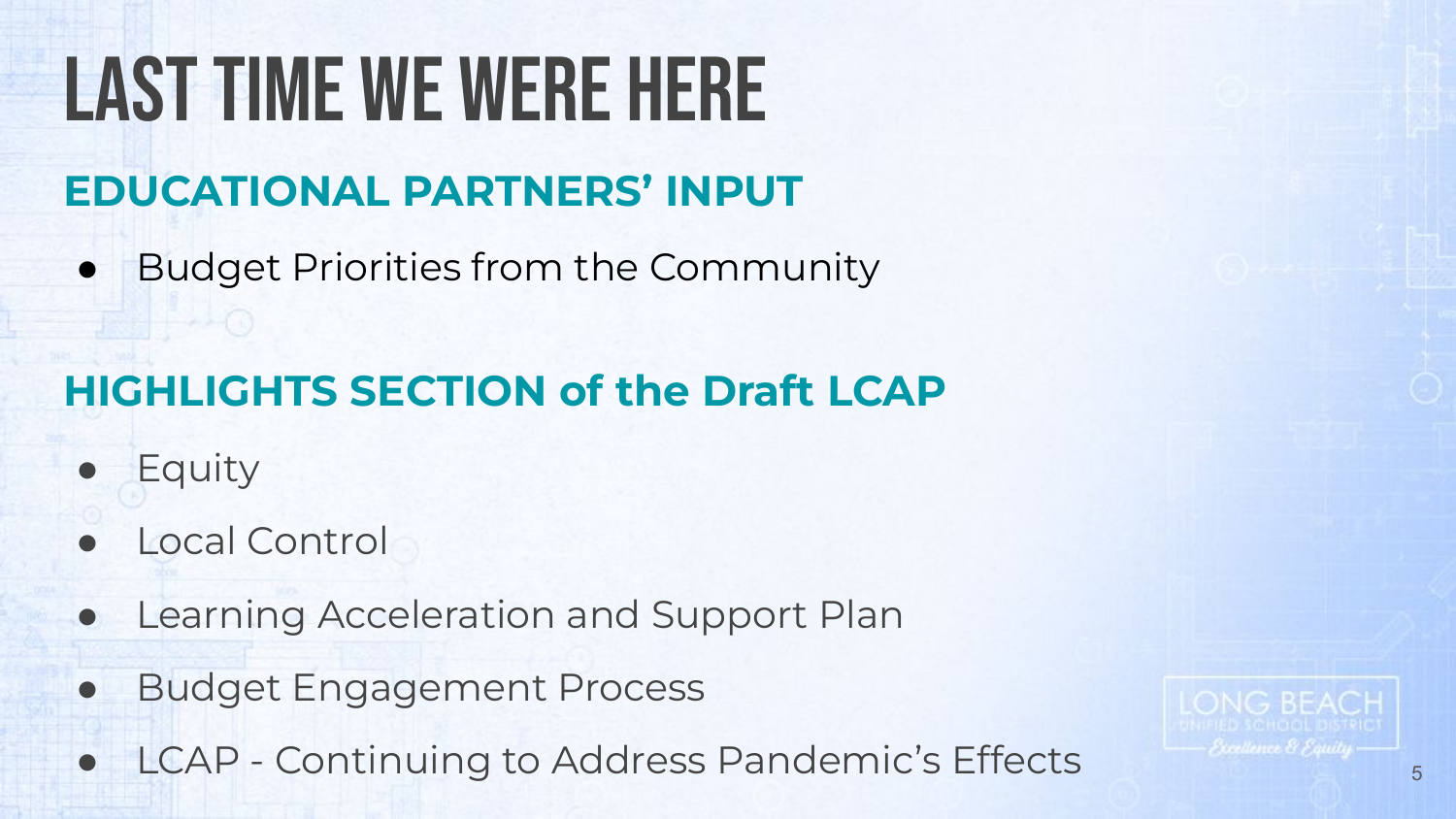#### LCAP DRAFT: GOALS

- LCAP draft used much of last year's actions for continuity and in continuance of supporting students in the wake of the pandemic's effects, as was prioritized last and this year.
- **● 5 Goals**
	- **Goal 1**: **Basic Services** 3 metrics, 3 actions *(pp. 16-20)*
	- **Goal 2**: **Supportive Schools** 5 metrics, 4 actions *(pp. 21-26)*
	- **Goal 3**: **Academic Progress** 4 metrics, 13 actions *(pp. 27-45)*
	- **Goal 4**: **College & Career Readiness** 10 metrics, 3 actions *(pp. 46-53)* ○ **Goal 5**: **Active Engagement** - 7 metrics, 7 actions *(pp. 54-60)*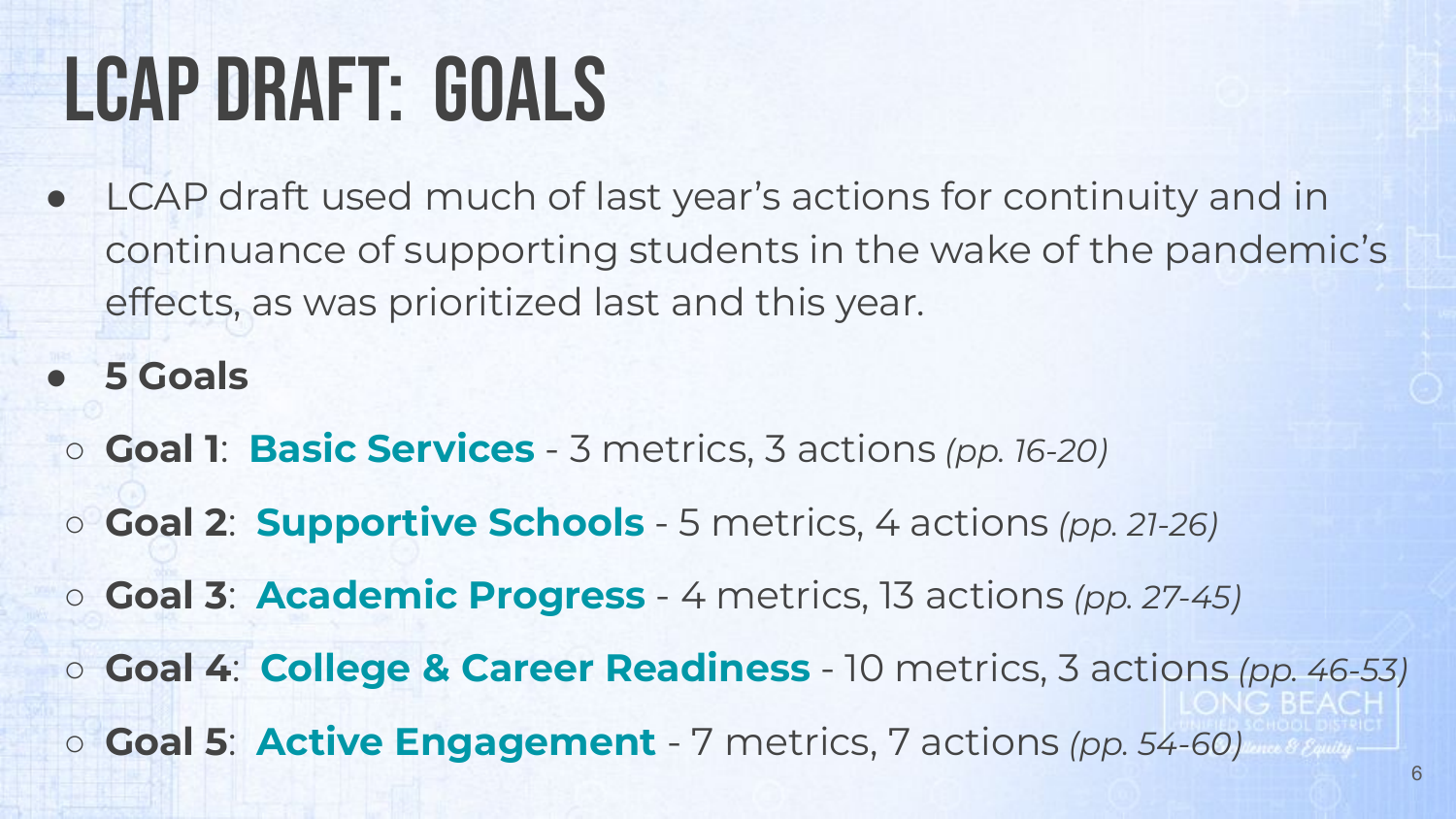# LCAP DRAFT: ACTIONS HIGHLIGHTS

Actions in the LCAP draft are descriptions of the programs and services devoted to each of the goals.

**Goal 1**: **Basic Services** *(pp. 16-20)*

- 1.1 Curriculum Coaches
- 1.3 Plant Maintenance and Operations
- **Goal 2**: **Supportive Schools** *(pp. 21-26)*
- 2.3 Parent Outreach/Engagement (Parent University)
- **○ 2.4 Restorative Justice (TOSAs)**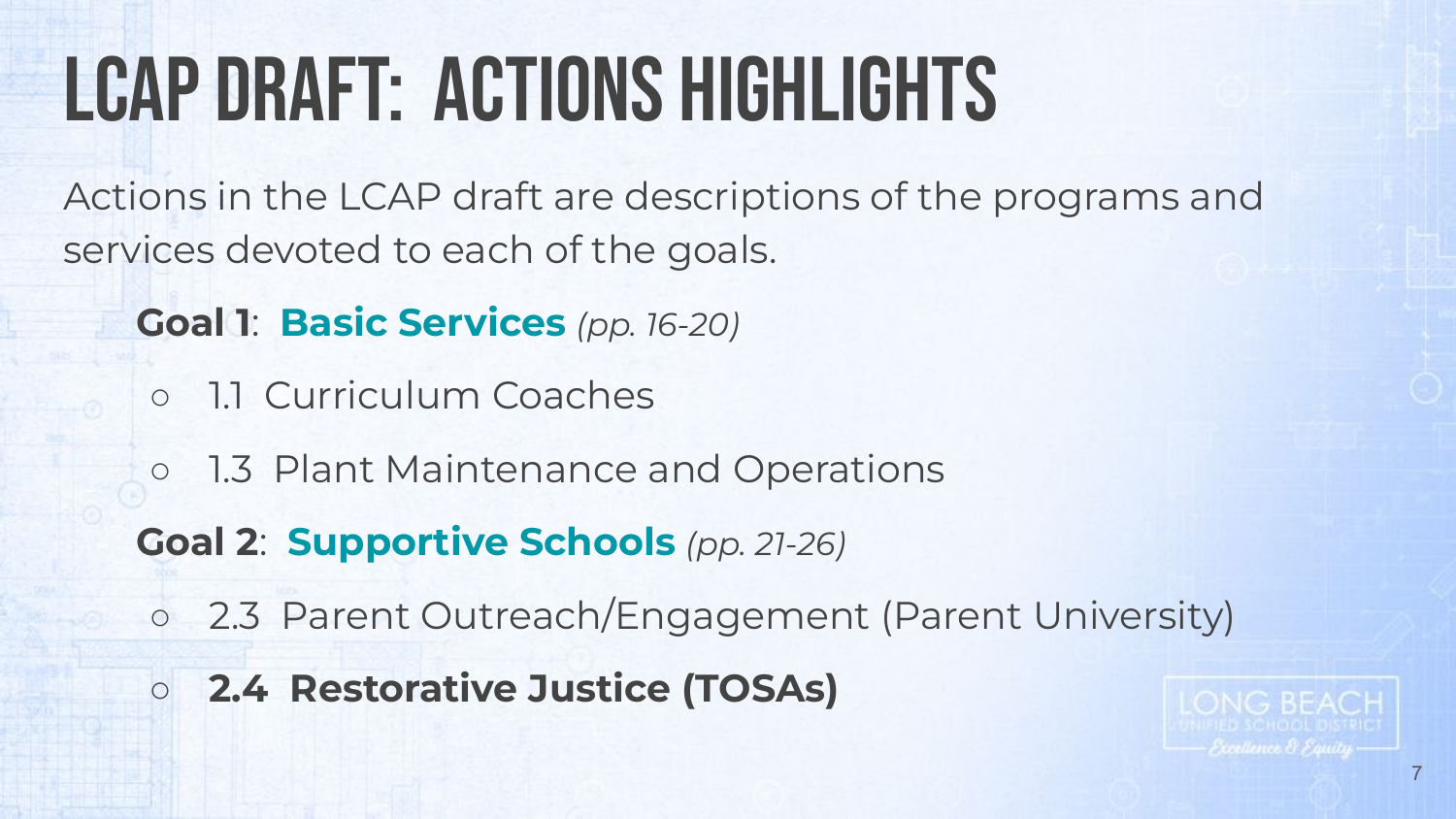# LCAP DRAFT: ACTIONS HIGHLIGHTS

#### **Goal 3**: **Academic Progress** *(pp. 27-45)*

- 3.1 & 3.2 Instruction (base and services)- Teachers and TOSAs
- **○ 3.5 Literacy Support**
- 3.7 EL Support (Interpreter Unit)
- 3.9 TK Teachers
- **3.10 LCFF Allocations to Sites**
- 3.12 Tutoring
- 3.13 Black Student Achievement Initiative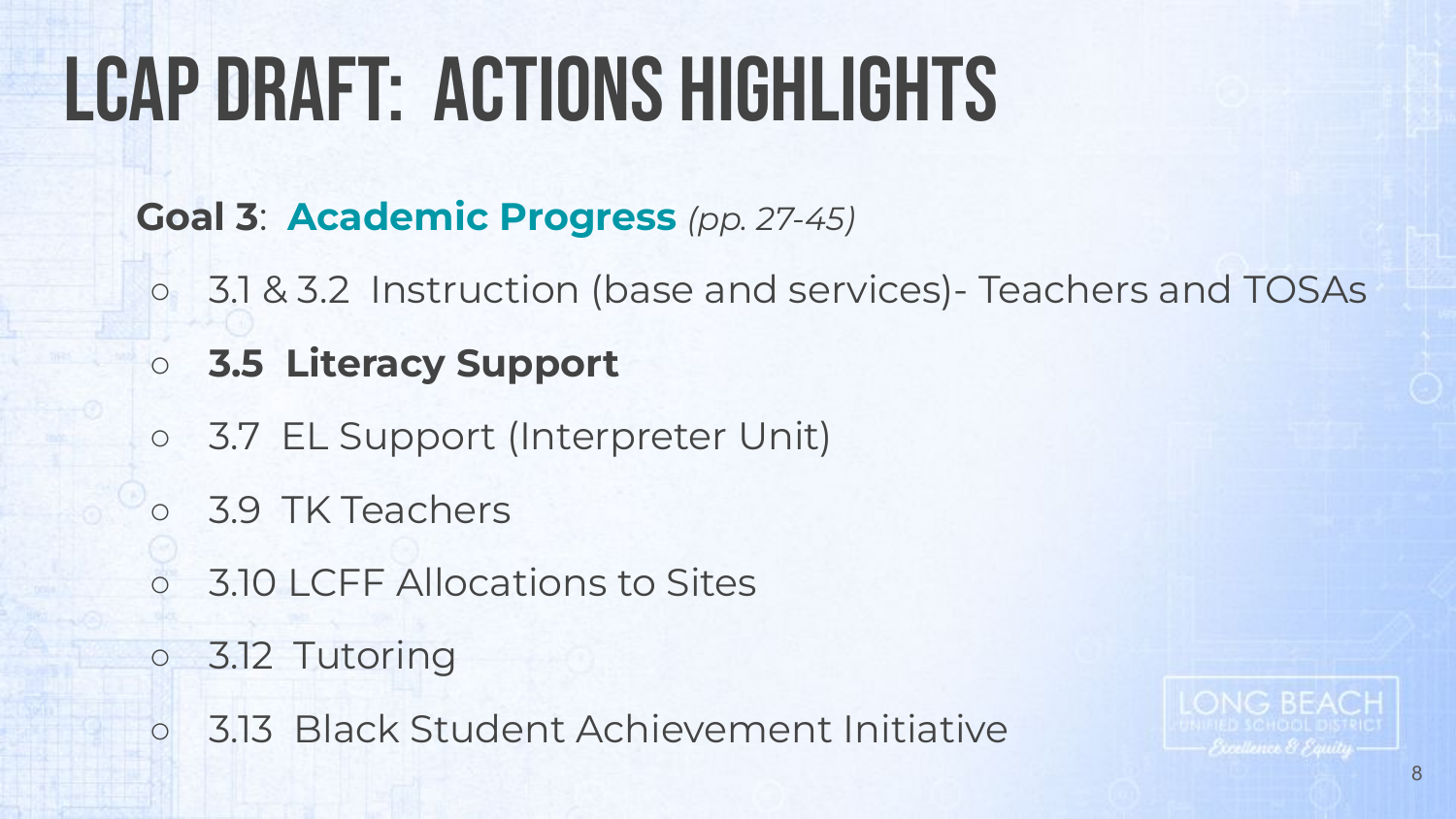# LCAP DRAFT: ACTIONS HIGHLIGHTS

- **Goal 4**: **College & Career Readiness** *(pp. 46-53)*
	- 4.1 Additional Counseling Services
- 4.2 Ethnic Studies and AVID
- **Goal 5**: **Active Engagement** *(pp. 54-60)*
- 5.2 Additional Nursing Services
- **○ 5.3 Wellness Centers**
- 5.5 Foster Youth Services
- 5.6 Linked Learning
- o 5.7 Elementary Music Program 9

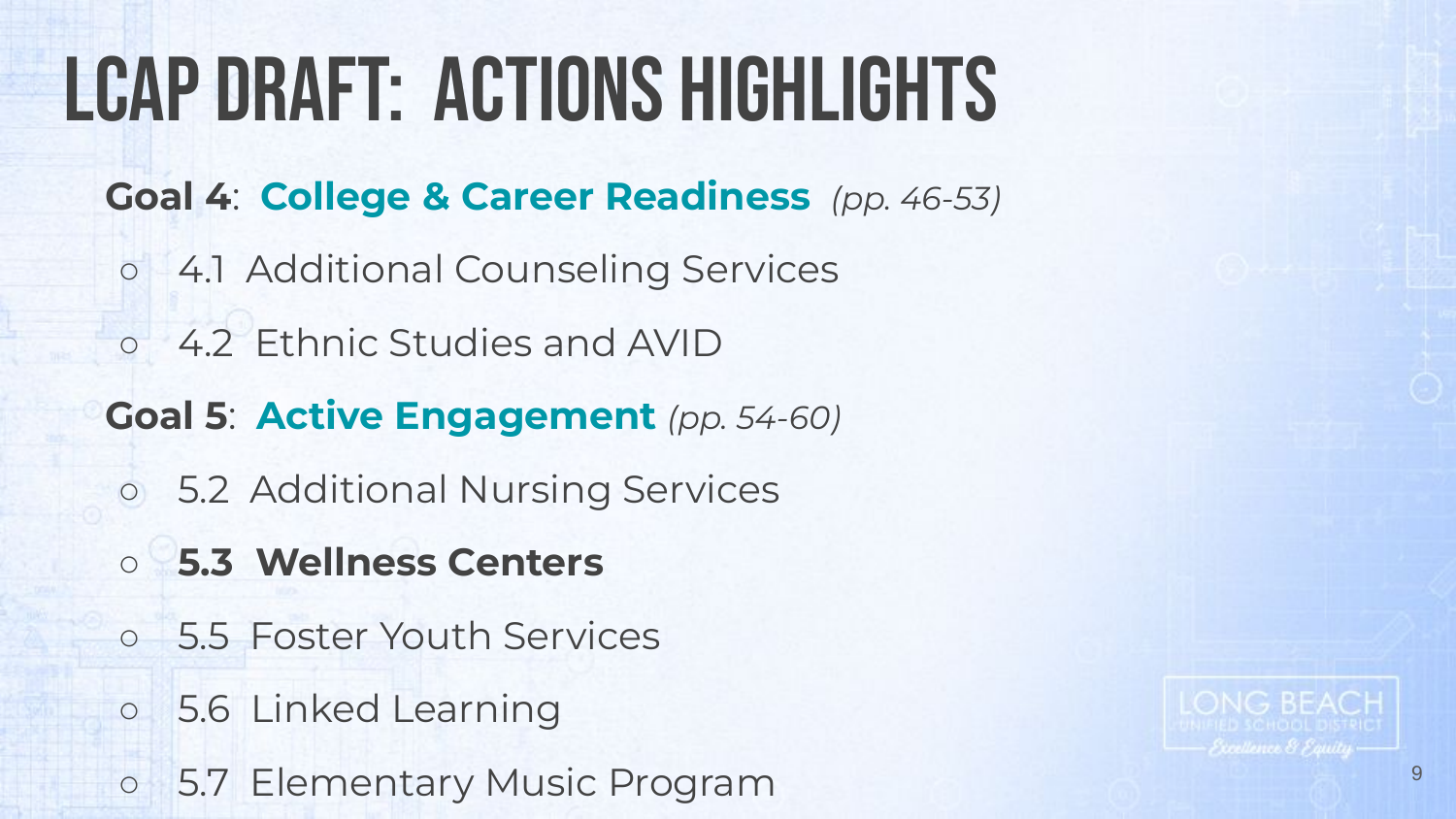# WHAT'S NEXT

- **Budget for each Action** 
	- May Revise
- Complete/Revise sections
- DCAC/DELAC Questions Answered
- **Issue a Community Report**
- **June 1: LCAP Public Hearing**
- **June 22: LCAP and LBUSD Budget Recommended for Board** Approval Freellence & Faulty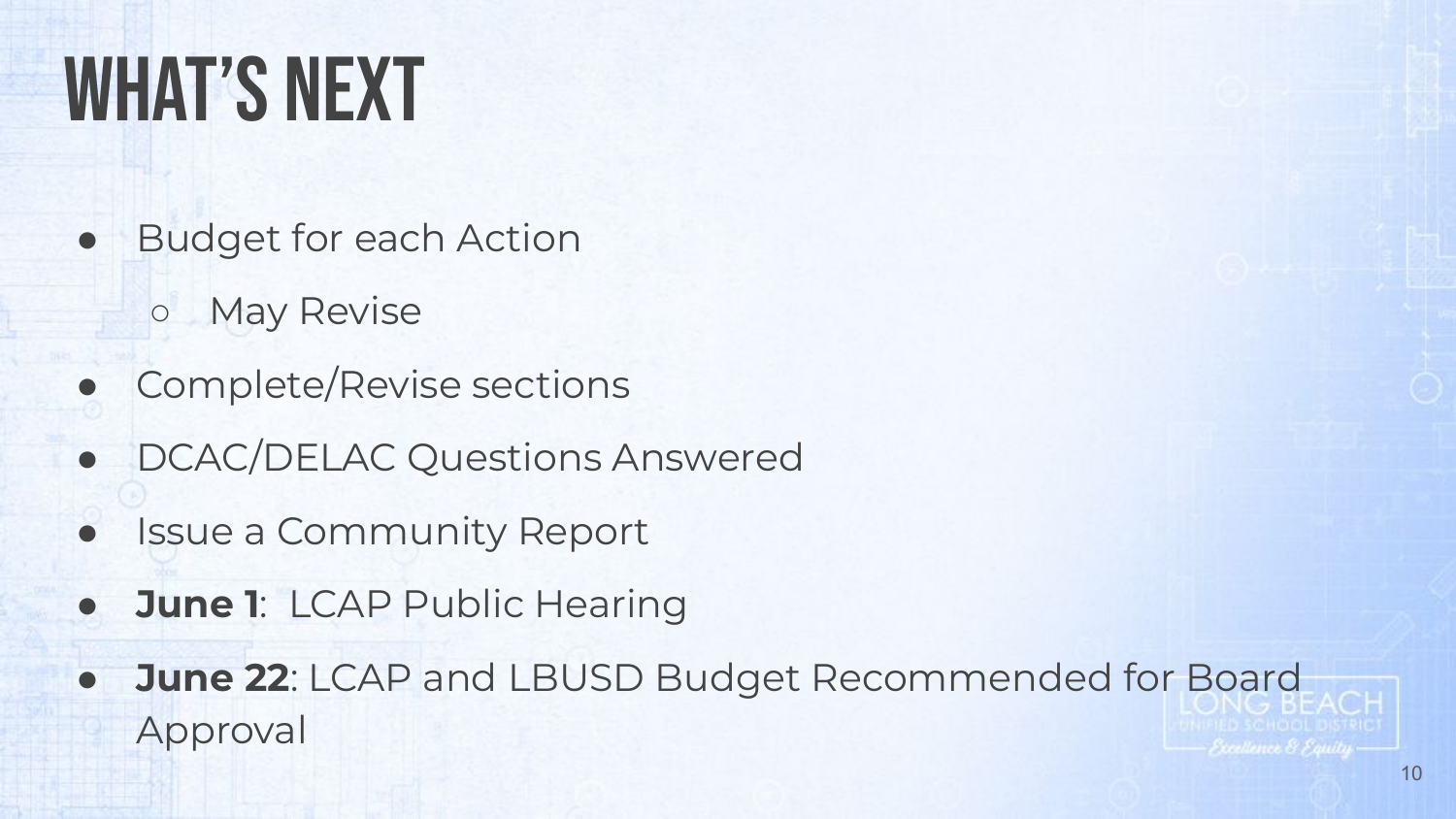#### DRaft Feedback and Questions



#### Home - Local Control Funding

| 2022 Local Control and Accountability Plan  |           |           |         |
|---------------------------------------------|-----------|-----------|---------|
| DRAFT LCAP Plan (4/27/22)                   | English A | Spanish A | Khmer A |
| Questions/Feedback about the Draft LCAP [C] |           |           |         |
| Budget Engagement Thought Exchange [?       |           |           |         |
| 2022-23 Budget Engagement/LCAP Timeline A   |           |           |         |

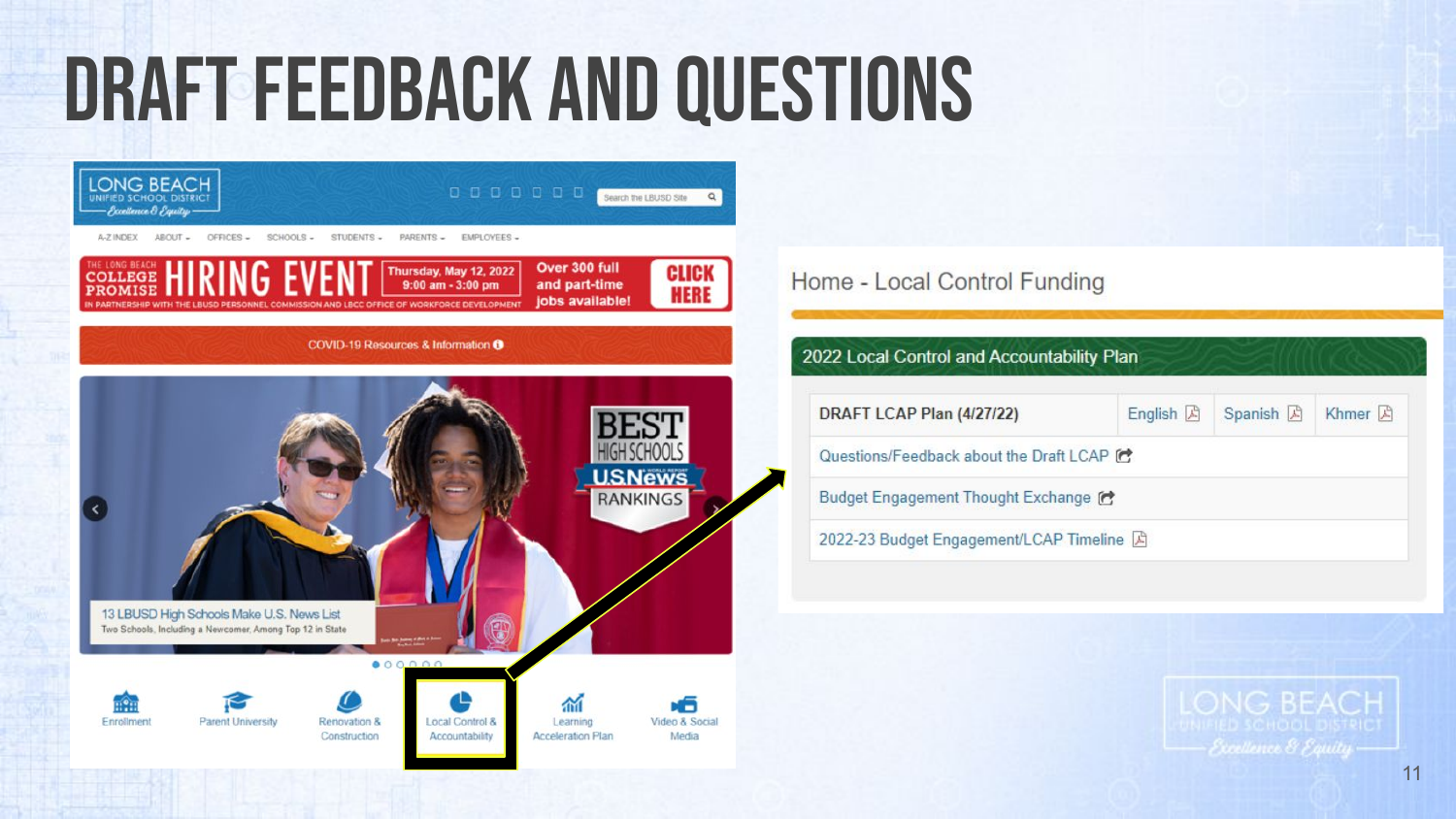# DRaft Feedback and Questions

Home - Local Control Funding

2022 Local Control and Accountability Plan

DRAFT LCAP Plan (4/27/22) English A Spanish A Khmer **E** Questions/Feedback about the Draft LCAP [ **Ask questions Here is and provide the Draft** Budget Engagement Thought Exchange [?] **feedback about LCAP** (English, **the Draft LCAP.** 2022-23 Budget Engagement/LCAP Timeline A Spanish, Khmer) Input your email address to receive the District ONG BEACH [www.lbschools.net/LCAP](http://www.lbschools.net/LCAP)response report.

12